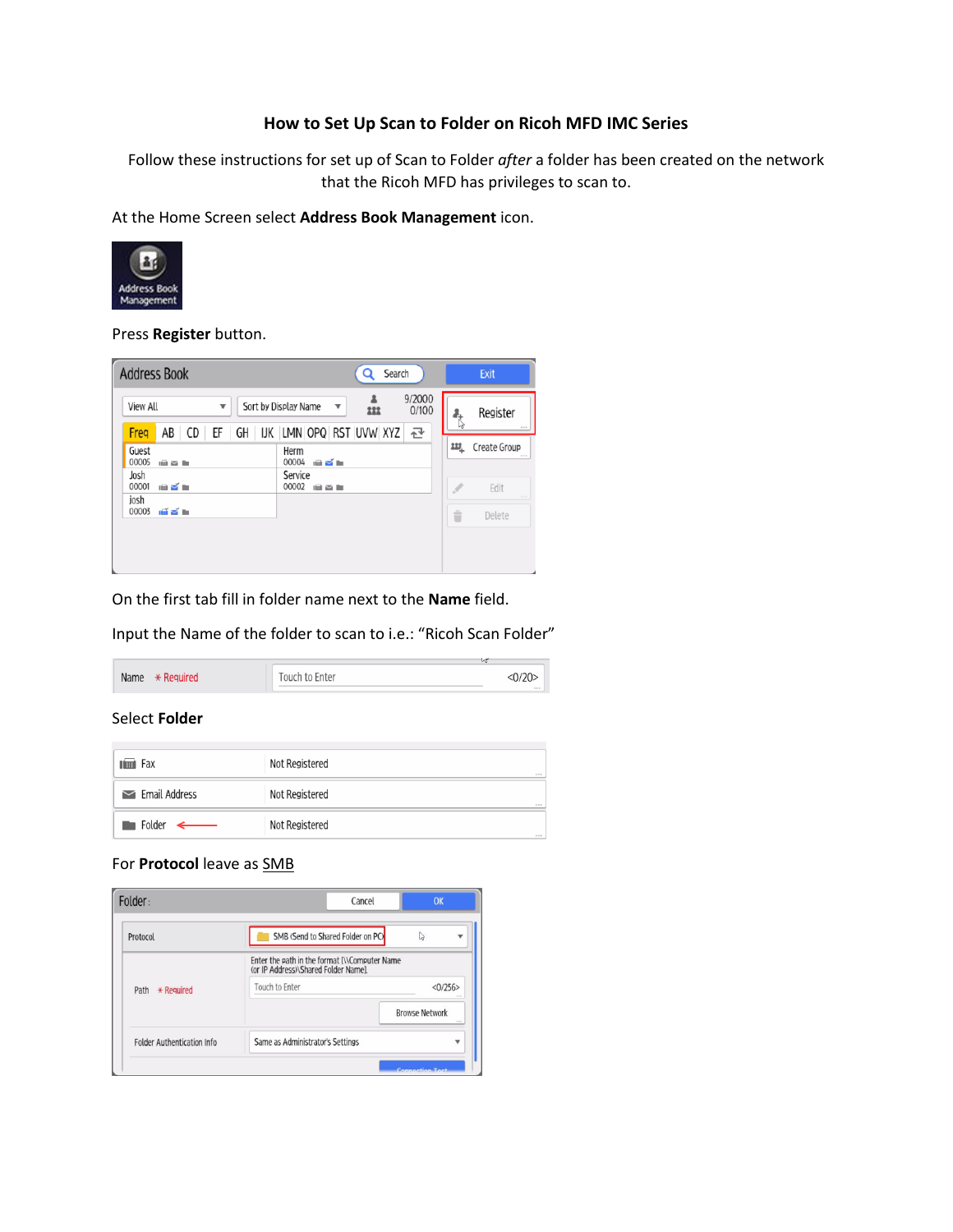#### Press **Browse Network** icon

Select the group that the destination computer belongs

Browse the domain/work group name

Select the computer that has the scan folder

Select the shared folder on the destination computer.

| Folder:                            | Cancel                                                                                | OK                            |
|------------------------------------|---------------------------------------------------------------------------------------|-------------------------------|
| Protocol                           | SMB (Send to Shared Folder on PC)                                                     | Z<br>v                        |
|                                    | Enter the path in the format [\\Computer Name<br>(or IP Address)\Shared Folder Namel. |                               |
| Path<br>$*$ Required               | Touch to Enter                                                                        | <0/256                        |
|                                    |                                                                                       | <b>Browse Network</b><br>1.14 |
| <b>Folder Authentication Info.</b> | Same as Administrator's Settings                                                      |                               |
|                                    |                                                                                       | Connoction Tost               |

# Press Specify Other Auth Information in **Folder Authentication Info**

| <b>Folder Authentication Info</b> | Specify Other Authentication Information |                   |
|-----------------------------------|------------------------------------------|-------------------|
| Login User Name                   | Touch to Enter                           | <0/64><br>$-0.01$ |
| Login Password                    | Touch to Enter                           | °⊪°<br>1.11       |
|                                   |                                          |                   |

Insert User Name into the **Login User Name** field.

Enter the username that is used to login onto the computer that the MFD will be scanning to.

Insert Password into the **Login Password** field.

Reenter Password in confirmation

.